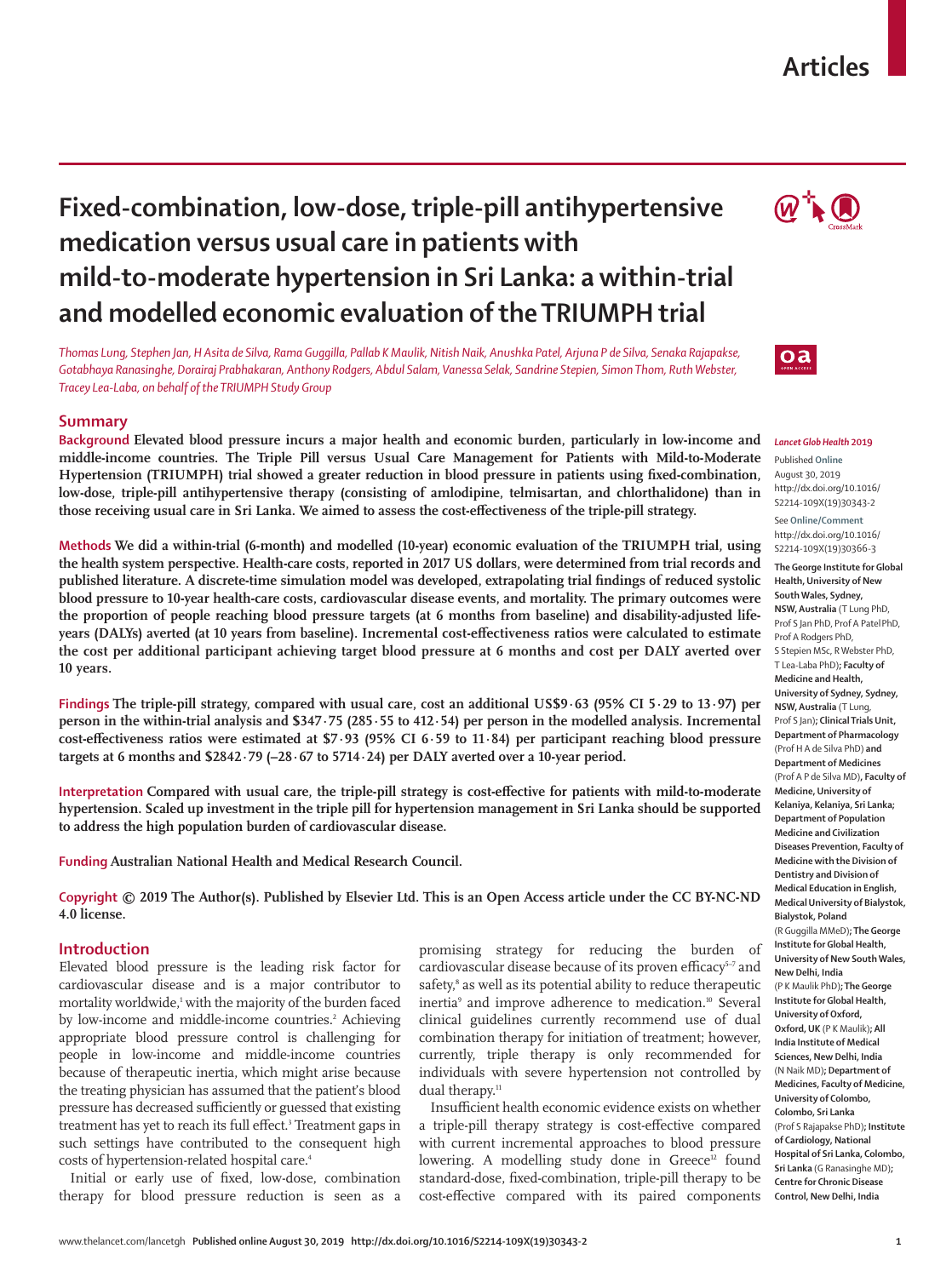(D Prabhakaran MD)**; The George Institute for Global Health, University of New South Wales, Hyderabad, India**  (A Salam PhD)**; Department of Epidemiology and Biostatistics, University of Auckland, Auckland, New Zealand** (V Selak PhD)**; and International Centre for Circulatory Health, National Heart and Lung Institute, Imperial College London, London, UK** (Prof S Thom MD)

Correspondence to: Dr Thomas Lung, The George Institute for Global Health, University of New South Wales, Sydney, NSW 2042, Australia **tlung@georgeinstitute.org.au**

## **Research in context**

## **Evidence before this study**

We searched PubMed and Embase for economic evaluations of fixed, low-dose, triple-combination antihypertensive therapy published between database inception and Feb 20, 2019, using the search terms ("economic evaluation" OR "cost-effectiveness") AND ("antihypertensive therapy" OR "triple pill" OR "triple combination") AND "hypertension". Only one study was identified in which a standard strength, fixed-combination, triple-pill antihypertensive therapy was cost-effective for the treatment of patients with moderate-to-severe hypertension, compared with its paired components in a high-income country. Currently, no evidence exists on the cost-effectiveness of a fixed, low-dose, triple-pill combination antihypertensive therapy for patients with mild-to-moderate hypertension.

## **Added value of this study**

We did a within-trial and modelled economic evaluation of a fixed-combination, low-dose, triple-pill strategy compared with usual care for individuals with mild-to-moderate hypertension in Sri Lanka, based on findings from the Triple Pill versus Usual Care

Management for Patients with Mild-To-Moderate Hypertension (TRIUMPH) trial. Our modelled economic evaluation results suggest that this triple-pill strategy is cost-effective as a first-line treatment option for individuals with mild-to-moderate hypertension, especially older individuals and those with higher blood pressure, through reductions in morbidity and mortality resulting from cardiovascular disease. The modelled results are highly sensitive to variations in the price of the triple pill.

## **Implications of all the available evidence**

Our findings suggest that the use of low-dose, fixed-combination, triple-pill antihypertensive therapy in individuals with mild-to-moderate hypertension is cost-effective in a middle-income country setting. Compared with monotherapy, triple-pill therapy has the potential to lower blood pressure and reduce cardiovascular disease burden in Sri Lanka. This evidence should be used alongside considerations around implementation, feasibility, and budget impact for policy makers when making decisions around health-care resource allocation.

among people with moderate-to-severe hypertension. No evidence currently exists comparing a low-dose, fixedcombination triple pill with usual care as a first-line agent for patients with mild-to-moderate hypertension.

The Triple Pill versus Usual Care Management for Patients with Mild-To-Moderate Hypertension (TRIUMPH) trial<sup>9</sup> found that more patients achieved their blood pressure target (relative risk 1·23 [95% CI 1·09 to 1·39]) and that blood pressure reduction was greater (mean difference in systolic blood pressure [SBP]  $-9.8$  mm Hg [95% CI  $-7.9$  to  $-11.6$ ]) with initial or early use of a low-dose, fixed-combination, triple-pill antihypertensive therapy than with usual care in Sri Lanka over a 6-month period. We aimed to provide an economic evaluation of the TRIUMPH trial.

## **Methods**

## **Study design and input population**

We did a within-trial (6-month) and modelled (10-year) economic evaluation of the TRIUMPH trial from the health system perspective, comparing the use of a triplepill strategy with usual care in the treatment of people with mild-to-moderate hypertension. The TRIUMPH trial has been described in detail previously.<sup>9,13,14</sup> In brief, TRIUMPH was a prospective, open-label, randomised controlled trial done in 11 urban hospital outpatient departments in Sri Lanka from Feb 15, 2016, to May 3, 2017. Patients were recruited to the trial if they were aged 18 years and older, had persistent mild-to-moderate hypertension (SBP >140 mm Hg or diastolic blood pressure (DBP) >90 mm Hg; or SBP >130 mm Hg or DBP >80 mm Hg in patients with diabetes or chronic kidney disease), and were currently on no therapy or monotherapy only. Patients were randomly assigned to receive either the triple-pill therapy or usual care, stratified by study centre and use of blood pressure lowering therapy at baseline.

At baseline, the intervention group received the triple pill (with discontinuation of current monotherapy, if applicable) as part of their usual hypertension clinic visits. There were scheduled clinic visits at 6, 12, and 24 weeks (end of study), which included blood pressure measurement, potential changes in medications in line with local guidelines at the discretion of the treating physician, and assessment of adverse events. The triple pill consisted of two versions: lower dose (amlodipine 2·5 mg, telmisartan 20 mg, and chlorthalidone 12·5 mg) and higher dose (amlodipine 5 mg, telmisartan 40 mg, and chlorthalidone 25 mg). The lower-dose version was administered to all participants initially, without any washout period for patients previously taking monotherapy. The higher-dose version and any other blood pressure lowering therapy could be used during follow-up, at the discretion of the treating physician. Further details about the manufacturing, capsulation, and quality of the triple pills used in the study have been described previously.<sup>9</sup>

The control group received usual care. At baseline, participants were administered blood pressure lowering medications as deemed appropriate by the treating physician and had scheduled follow-up clinic visits as per the intervention group. Ethics approval was provided by the Ethics Review Committee, Faculty of Medicine, University of Kelaniya (Kelaniya, Sri Lanka), and Royal Prince Alfred Hospital Ethics Review Committee (Sydney, NSW, Australia). The trial was registered with the Australian New Zealand Clinical Trials Registry (ACTRN12612001120864).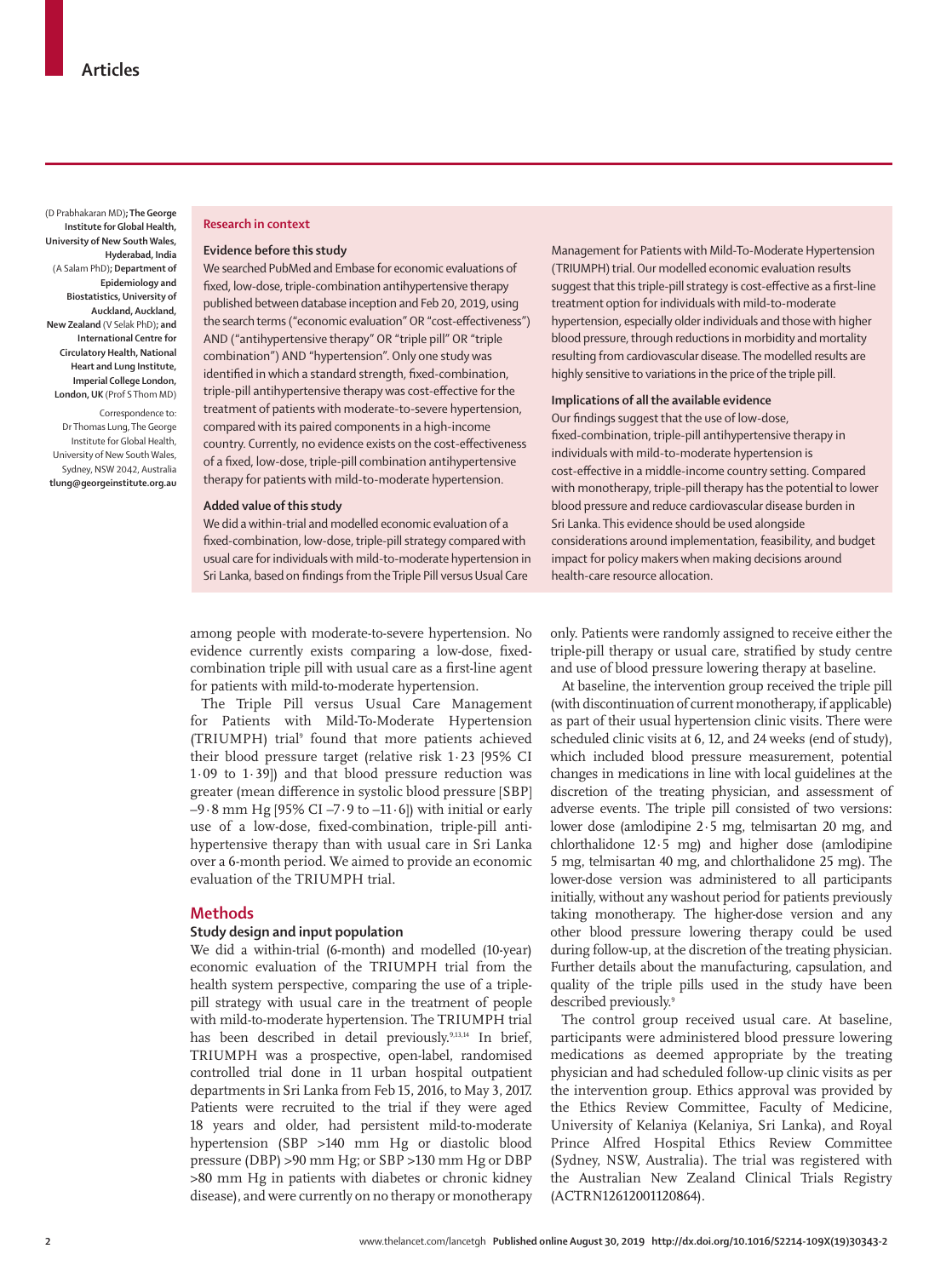## **Costs**

During the trial, health system costs associated with clinic visits, medications, and inpatient hospital admissions were included in the analysis. Prescribed medications were recorded at each clinic visit. Follow-up clinic visits were costed using WHO's Sri Lankan healthcentre cost estimates.15 At each follow-up period, participants from both groups completed questionnaires regarding outpatient clinic visits and inpatient hospital admission costs.

Pharmaceutical prices were obtained from the drug formulary of public hospitals in Sri Lanka, representing the amount paid by the government for each medicine.<sup>16</sup> All drugs were supplied and dispensed through the public health system in this study and thus the cost to the government represents the full cost. For the triple pill, we applied a cost of US\$0·16 per day (irrespective of dose version), based on the price of a similar triple pill for hypertension in India. Further details on individual drug and triple-pill pricing are provided in the appendix (p 1).

The modelled economic evaluation focused on health system costs associated with clinic visits, cardiovascular disease-related hospital admissions, and antihypertensive medications. Prescribed antihypertensive medication costs were adopted from trial records (see appendix p 1 for further details), and costs associated with outpatient clinic visits, cardiovascular disease-related hospital admissions, and chronic cardiovascular disease were taken from the literature.<sup>15,17</sup> All costs (when relevant) were inflated and presented in 2017 US dollars.

# **Cardiovascular disease model**

A health economic model was developed to extrapolate trial-based findings of reduced blood pressure to long-term health-care costs and cardiovascular disease-related events and mortality. Similar to previous modelling methodology, we assumed that the medication recommendations at baseline were held constant over a 10-year period.<sup>12</sup>

The aim of this discrete-time simulation model (figure 1) was to predict the occurrence of a first cardiovascular disease event or death. A cardiovascular disease event is defined as either myocardial infarction or stroke, with the model only potentially capturing one cardiovascular disease event per individual over a 10-year period. In the model, all individuals started with no cardiovascular disease and at each annual cycle could experience a cardiovascular disease event and die, experience a cardiovascular event and survive, or die from cardiovascular disease-related or non-cardiovascular disease-related causes.

## **Fatal and non-fatal cardiovascular disease risk prediction**

Data required to inform the model structure and parameters were based on a combination of trial-based data and findings from published academic literature (appendix pp 2–3, 7). 10-year fatal and non-fatal cardiovascular disease risks for the trial population were

modelled using cardiovascular disease risk prediction equations known as Globorisk.18,19 In brief, the Cox proportional hazards regressions developed were based on more than 50000 individuals in eight large prospective cohort studies, using age as the timescale. Globorisk was recalibrated using Sri Lankan population-specific mean risk factors (age, sex, smoking status, diabetes, total cholesterol, and SBP); however, the recalibrated model is limited to prediction for individuals aged 40–84 years at baseline because of questionable reliability of data in those aged 85 years and older.

Annual fatal and non-fatal cardiovascular disease risks were estimated using the recalibrated Sri Lankan Globorisk equations for each individual trial participant (see appendix pp 3–4 for further details). Baseline values for all individual risk factors were used except for age and SBP. Age was updated at each annual cycle and the end of study SBP measurement was used. Non-cardiovascular disease-specific mortality was calculated using 5-year agespecific and sex-specific Sri Lankan life tables<sup>20</sup> to account see Online for appendix for competing risk of mortality. Cardiovascular disease (fatal and non-fatal) risk, cardiovascular disease-specific mortality, and non-cardiovascular disease-specific mortality were converted into annual probabilities and applied to each individual.

We assumed a relative risk reduction in cardiovascular disease events (0.80 [95% CI  $0.77-0.83$ ]) and all-cause mortality  $(0.87 \t [0.84-0.91])$  for every 10 mm Hg reduction in SBP, on the basis of a recent systematic review and meta-analysis of randomised controlled trials.<sup>21</sup> We assumed no changes to adherence or nonadherence of antihypertensive medication from the end of study measurements in TRIUMPH in our model. Given the lack of long-term evidence on whether changes in SBP are sustained by the triple pill, we assumed reductions in SBP achieved in the trial to diminish by 30% in the second year for both groups, with no further change in SBP in the following years.

#### **Outcomes**

For the within-trial economic evaluation, the primary outcome was the proportion of participants achieving target blood pressure (SBP <130 mm Hg and DBP



*Figure 1:* **Structure of the discrete-time simulation model, depicting different health states that individuals could be in at each annual cycle**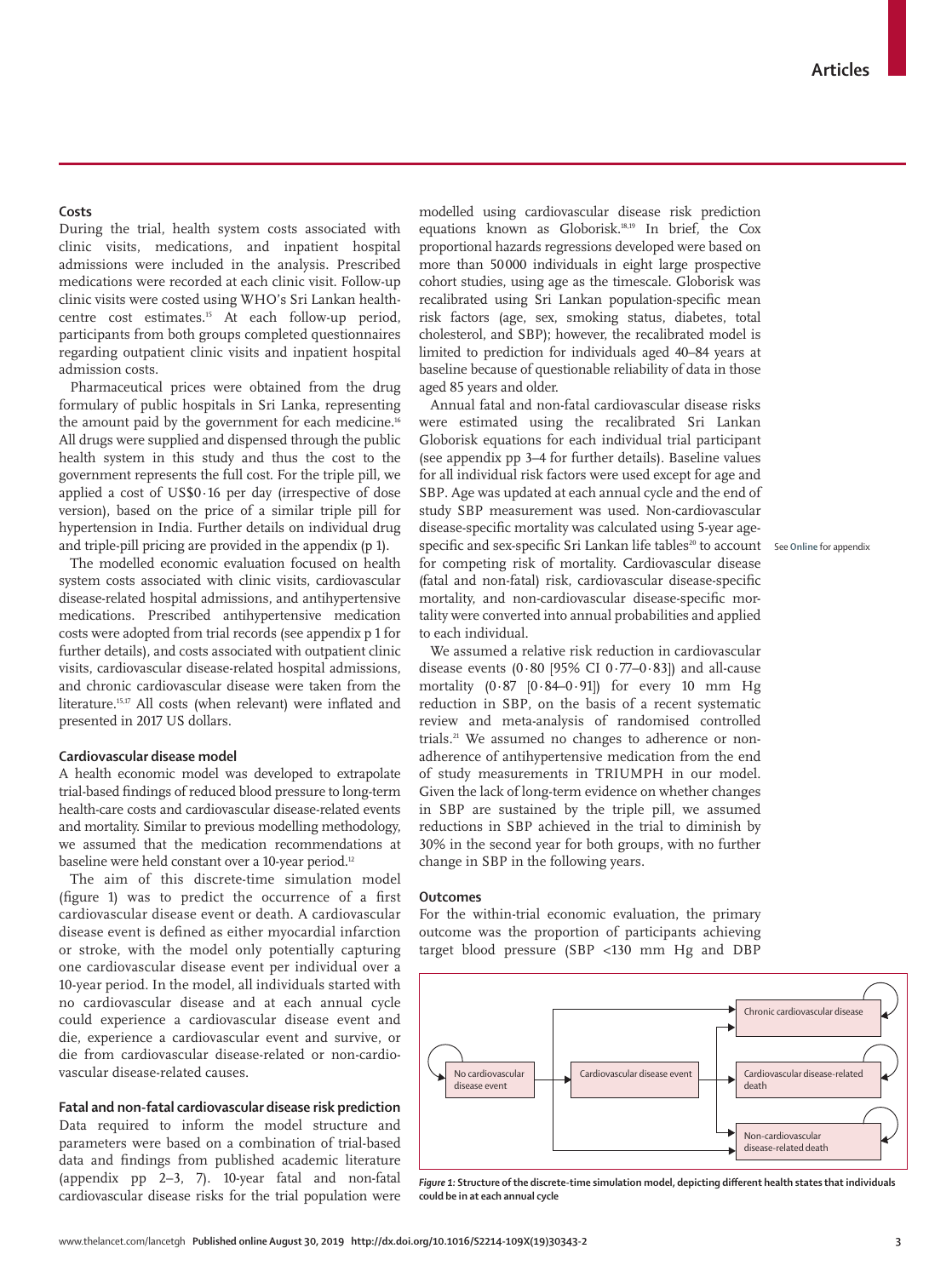|                                                                                                                              | Within-trial analysis          |                             | <b>Modelled analysis</b>      |                             |  |  |  |
|------------------------------------------------------------------------------------------------------------------------------|--------------------------------|-----------------------------|-------------------------------|-----------------------------|--|--|--|
|                                                                                                                              | Triple-pill<br>group $(n=318)$ | Usual care<br>group (n=329) | Triple-pill<br>$qroup(n=261)$ | Usual care<br>group (n=277) |  |  |  |
| Age, years                                                                                                                   | 56.2(11.2)                     | 56.0(10.7)                  | 57.0(8.8)                     | 57.2(9.2)                   |  |  |  |
| Sex                                                                                                                          |                                |                             |                               |                             |  |  |  |
| Male                                                                                                                         | 129 (41%)                      | 143 (43%)                   | 96 (37%)                      | 120 (43%)                   |  |  |  |
| Female                                                                                                                       | 189 (59%)                      | 186 (57%)                   | 165 (63%)                     | 157 (57%)                   |  |  |  |
| Current cigarette or pipe smoker, or<br>tobacco chewer                                                                       | 34 (11%)                       | 32 (10%)                    | 28 (11%)                      | 25 (9%)                     |  |  |  |
| Body-mass index, kg/m <sup>2</sup>                                                                                           | 26.0(4.5)                      | 26.3(4.4)                   | 25.9(4.5)                     | 26.2(4.3)                   |  |  |  |
| Systolic blood pressure, mm Hq                                                                                               | 154.1(11.1)                    | 154.2(11.6)                 | 154.6(11.5)                   | 154.9(11.7)                 |  |  |  |
| Systolic blood pressure categories                                                                                           |                                |                             |                               |                             |  |  |  |
| $<$ 130 mm Hq                                                                                                                | 4(1%)                          | 2(1%)                       | 4(2%)                         | 2(1%)                       |  |  |  |
| 130-139 mm Hq                                                                                                                | 26 (8%)                        | 31 (9%)                     | 19 (7%)                       | 24 (9%)                     |  |  |  |
| 140-149 mm Hq                                                                                                                | 94 (30%)                       | 99 (30%)                    | 76 (29%)                      | 81 (29%)                    |  |  |  |
| 150-159 mm Hq                                                                                                                | 95 (30%)                       | 89 (27%)                    | 74 (28%)                      | 74 (27%)                    |  |  |  |
| $\geq$ 160 mm Hq                                                                                                             | 99 (31%)                       | 108 (33%)                   | 88 (34%)                      | 96 (35%)                    |  |  |  |
| Total cholesterol, mg/dL                                                                                                     | 5.2(1.2)                       | 5.3(1.2)                    | 5.3(1.3)                      | 5.3(1.2)                    |  |  |  |
| Using blood pressure lowering<br>medications                                                                                 | 126 (40%)                      | 139 (42%)                   | 102 (39%)                     | 114 (41%)                   |  |  |  |
| <b>Diabetes</b>                                                                                                              | 96 (30%)                       | 102 (31%)                   | 75 (29%)                      | 83 (30%)                    |  |  |  |
| Coronary artery disease                                                                                                      | 28 (9%)                        | 21(6%)                      |                               |                             |  |  |  |
| Cerebrovascular disease                                                                                                      | 12 (4%)                        | 7(2%)                       |                               |                             |  |  |  |
| Data are mean (SD) or n (%). Percentages might not sum to 100% as a result of rounding.<br>Table 1: Baseline characteristics |                                |                             |                               |                             |  |  |  |

<80 mm Hg for patients with diabetes or chronic kidney disease or SBP <140 mm Hg and DBP <90 mm Hg otherwise) from baseline to 6 months.

In the modelled economic evaluation, the primary outcome was disability-adjusted life-years (DALYs) averted over a 10-year period. DALYs were quantified using WHO and Global Burden of Disease Study methodology.22 Disability weights for cardiovascular disease were adopted from the literature,<sup>23</sup> using a mean weight attributed to myocardial infarction and moderateto-severe stroke, resulting in a DALY weight of  $0.39$  for the year of, and each year subsequent to, the onset of cardiovascular disease (see appendix p 2 for more detail). Following death, a disability weight of 1 was used to value each year of life lost up to 10 years from baseline.

## **Statistical analysis**

Participants from the main trial were excluded from the within-trial analysis if health-care costs were missing or they withdrew consent from the study. Costs and effects were derived from patient-level data in the withintrial analysis; we estimated a log binomial model for participants achieving target blood pressure at 6 months and a longitudinal model for costs, using hospital clinic as a random effect and the stratification factor (whether patients were on monotherapy or naive at baseline) as a fixed effect. Incremental cost-effectiveness ratios (ICERs) were calculated to estimate the cost per additional participant achieving target blood pressure.

Participants were excluded from the modelled economic evaluation if they were not aged between 40 and 84 years at baseline, had a history of cardiovascular disease, did not have their SBP measured at a clinic, or died during the study. The model estimated ICERs per DALY averted over a 10-year period. A discount rate of 3% was used.<sup>24</sup>

To account for uncertainty around the price estimates of the triple pill, we did one-way sensitivity analyses for both within-trial and modelled economic evaluations on two scenarios: triple-pill price of US\$0·05 per day and  $$0.50$  per day.

For the modelled economic evaluation, several other scenarios were considered to investigate uncertainty around model inputs and its impact on the ICER. We did separate sensitivity analyses with changes in specific parameters: cardiovascular disease-related hospital admission and clinic visit costs; relative risk estimates associated with SBP reduction and cardiovascular disease incidence and mortality; reductions in SBP achieved in the trial to drop by 60% in the following year; cardiovascular disease-specific DALY weights; and the discount rate. In addition, we did subgroup analyses: younger (40–59 years) and older (60 years and older) age groups, and lower (<155 mm Hg) and higher (≥155 mm Hg) SBP groups. Finally, we included a scenario that incorporated an age-related annual increase in SBP in both triple-pill and usual care groups.<sup>25</sup>

In addition to one-way sensitivity analyses, we did probabilistic sensitivity analyses using 1000 bootstrap replications with replacement for both withintrial and modelled analyses. For the modelled analyses, the bootstrapped cost and DALY pairs were plotted on an incremental cost-effectiveness plane. Using the bootstrapped estimates, a cost-effectiveness acceptability curve was derived to determine the probability that the intervention is below a range of willingness to pay thresholds.26 We used SAS Enterprise Guide, version 7.15, for the within-trial economic evaluation. We used Stata SE, version 14.2, for the modelled analysis.

## **Role of the funding source**

The funder of the study had no role in study design, data collection, data analysis, data interpretation, or writing of the report. The corresponding author had full access to all the data in the study and had final responsibility for the decision to submit for publication.

## **Results**

700 participants were enrolled into the trial, with 349 randomly assigned to the triple-pill group and 351 to the usual care group. After application of our exclusion criteria, there were 318 individuals in the triple-pill group and 329 individuals in the usual care group for the within-trial analysis. The modelled economic evaluation consisted of 261 individuals in the triple-pill group and 277 individuals in the usual care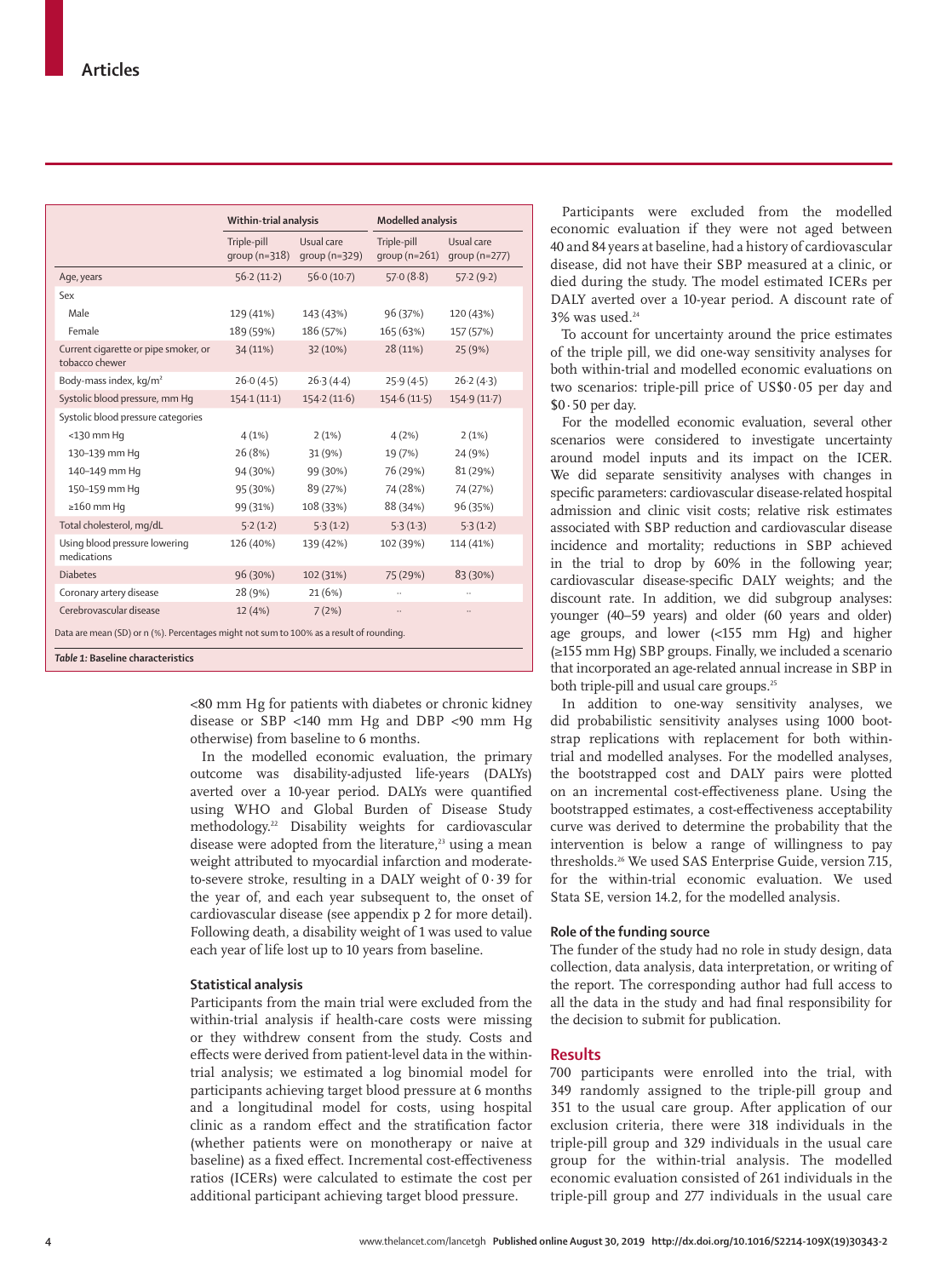|                                                                                                                                  | Mean total costs (95% CI)              |                                        |                                           | Mean outcomes (95% CI)                | <b>ICER</b> per outcome<br>(95% CI)   |                                                 |                                             |  |
|----------------------------------------------------------------------------------------------------------------------------------|----------------------------------------|----------------------------------------|-------------------------------------------|---------------------------------------|---------------------------------------|-------------------------------------------------|---------------------------------------------|--|
|                                                                                                                                  | Triple-pill group                      | Usual care group                       | Mean difference                           | Triple-pill group                     | Usual care group                      | Relative risk or<br>mean difference<br>(95% CI) |                                             |  |
| Blood pressure target achieved at<br>6 months (within-trial analysis)                                                            | \$29.56<br>$(26.31 \text{ to } 32.81)$ | \$19.93<br>$(16.78 \text{ to } 23.07)$ | \$9.63<br>$(5.29 \text{ to } 13.97)$      | 66.04%<br>$(60.59 \text{ to } 71.98)$ | 54.36%<br>$(49.16 \text{ to } 60.11)$ | $1-21$<br>$(1.08 \text{ to } 1.37)$             | \$7.93<br>$(6.59 \text{ to } 11.84)$        |  |
| DALYs averted over 10 years (modelled<br>analysis)*                                                                              | \$863.90<br>(821.08 to 905.88)         | \$516.15<br>(469.70 to 563.81)         | \$347.75<br>$(285.55 \text{ to } 412.54)$ | 0.39<br>$(0.26 \text{ to } 0.51)$     | 0.51<br>$(0.38 \text{ to } 0.65)$     | 0.13<br>$(-0.07 \text{ to } 0.31)$              | \$2842.79<br>$(-28.67 \text{ to } 5714.24)$ |  |
| DALYs=disability-adjusted life-years. ICER=incremental cost-effectiveness ratio. *Costs were discounted (3%) to 2017 US dollars. |                                        |                                        |                                           |                                       |                                       |                                                 |                                             |  |

*Table 2:* **Mean outcomes, mean costs (US\$), and difference and incremental cost-effectiveness ratios per person by triple-pill and usual care groups, for 1000 bootstrapped replications**

|                                                                                                             | Prevalence of<br>cardiovascular disease<br>(95% CI) |                                  | Mean total costs (US\$)           |                                  | <b>Mean DALYs</b> |                                   |                                  | <b>ICER per DALY</b><br>averted |         |
|-------------------------------------------------------------------------------------------------------------|-----------------------------------------------------|----------------------------------|-----------------------------------|----------------------------------|-------------------|-----------------------------------|----------------------------------|---------------------------------|---------|
|                                                                                                             | Triple-pill<br>qroup<br>$(n=261)$                   | Usual care<br>group<br>$(n=277)$ | Triple-pill<br>qroup<br>$(n=261)$ | Usual care<br>qroup<br>$(n=277)$ | Difference        | Triple-pill<br>qroup<br>$(n=261)$ | Usual care<br>group<br>$(n=277)$ | Difference                      |         |
| Base case                                                                                                   | 15.15%                                              | 19.73%                           | \$864                             | \$516                            | \$348             | 0.39                              | 0.51                             | 0.13                            | \$2843  |
| Triple-pill cost \$0.05 per day                                                                             | 15.15%                                              | 19.73%                           | \$539                             | \$516                            | \$23              | 0.39                              | 0.51                             | 0.13                            | \$172   |
| Triple-pill cost \$0.50 per day                                                                             | 15.15%                                              | 19.73%                           | \$1869                            | \$516                            | \$1353            | 0.39                              | 0.51                             | 0.13                            | \$11098 |
| Hospital admission and clinic visit costs reduced by 25%                                                    | 15.15%                                              | 19.73%                           | \$766                             | \$406                            | \$360             | 0.39                              | 0.51                             | 0.13                            | \$2741  |
| Hospital admission and clinic visit costs increased by 25%                                                  | 15.15%                                              | 19.73%                           | \$962                             | \$626                            | \$335             | 0.39                              | 0.51                             | 0.13                            | \$2976  |
| Change in SBP effect on cardiovascular disease-specific<br>and all-cause mortality reduced by 25%           | 17.01%                                              | 21.52%                           | \$80                              | \$536                            | \$344             | 0.43                              | 0.55                             | 0.12                            | \$3839  |
| 0% discount rate                                                                                            | 15.15%                                              | 19.73%                           | \$982                             | \$588                            | \$394             | 0.46                              | 0.61                             | 0.15                            | \$3642  |
| 5% discount rate                                                                                            | 15.15%                                              | 19.73%                           | \$798                             | \$476                            | \$322             | 0.34                              | 0.46                             | 0.11                            | \$2427  |
| DALY weight reduced by 25%                                                                                  | 15.15%                                              | 19.73%                           | \$864                             | \$516                            | \$348             | 0.35                              | 0.46                             | 0.11                            | \$2238  |
| DALY weight increased by 25%                                                                                | 15.15%                                              | 19.73%                           | \$864                             | \$516                            | \$348             | 0.42                              | 0.56                             | 0.14                            | \$2705  |
| Age group 40-59 years                                                                                       | 10.09%                                              | 13.75%                           | \$832                             | \$473                            | \$359             | 0.24                              | 0.36                             | 0.12                            | \$4081  |
| Age group 60 years and older                                                                                | 23.05%                                              | 28.22%                           | \$915                             | \$575                            | \$340             | 0.61                              | 0.72                             | 0.11                            | \$2691  |
| Baseline SBP <155 mm Hq                                                                                     | 16.41%                                              | 17.41%                           | \$858                             | \$557                            | \$301             | 0.40                              | 0.48                             | 0.08                            | \$3858  |
| Baseline SBP ≥155 mm Hq                                                                                     | 13.84%                                              | 22.17%                           | \$871                             | \$482                            | \$389             | 0.37                              | 0.54                             | 0.17                            | \$1778  |
| Reductions in SBP achieved within-trial to reduce by<br>60% after first year                                | 16.90%                                              | 21.10%                           | \$881                             | \$532                            | \$349             | 0.43                              | 0.55                             | 0.12                            | \$5618  |
| 0.48 mm Hq increase in SBP per year                                                                         | 15.80%                                              | 20.54%                           | \$870                             | \$525                            | \$345             | 0.40                              | 0.53                             | 0.13                            | \$2649  |
| DALY=disability-adjusted life-year. ICER=incremental cost-effectiveness ratio. SBP=systolic blood pressure. |                                                     |                                  |                                   |                                  |                   |                                   |                                  |                                 |         |

*Table 3:* **One-way sensitivity analysis of modelled costs, disability-adjusted life-years averted, cardiovascular disease prevalence, and incremental cost-effectiveness ratios over a 10-year period**

group. Table 1 presents the characteristics of the study participants.

to 0·13 DALYs averted. The ICER was estimated at \$2842·79 (95% CI –28·67 to 5714·24) per DALY averted.

The triple-pill strategy, compared with usual care, cost an additional US\$9·63 (95% CI 5·29 to 13·97) per person in the within-trial analysis and \$347·75 (285·55 to 412·54) per person in the modelled analysis. Over a 6-month period, the bootstrapped analysis indicated an ICER of \$7·93 (95% CI 6·59 to 11·84; table 2) per participant reaching blood pressure targets. The modelled economic evaluation showed the triple pill to be cost-effective compared with usual care over a 10-year period. The base case analysis showed that the triple-pill group had a 10-year cardiovascular disease prevalence of 15·15% (95% CI 8·43 to 21·46), compared with 19·73%  $(12.27$  to  $27.44$ ) in the usual care group, which translates

In the sensitivity analysis, ICERs were robust to uncertainties around specific parameters, with some key exceptions (table 3; appendix p 8). Using a triple-pill price of US\$0·05 per day and \$0·50 per day resulted in the largest changes, with ICERs estimated at \$0·82 and \$29·90 per individual reaching blood pressure targets for the within-trial economic evaluation (appendix p 8) and \$172 and \$11098 per DALY averted for the modelled economic evaluation (table 3), respectively. Changes in cardiovascular disease-related health-care costs and DALY weights, the effect size of SBP reduction on cardiovascular disease and all-cause mortality, increase in SBP in the year following the trial, an annual increase in SBP, and the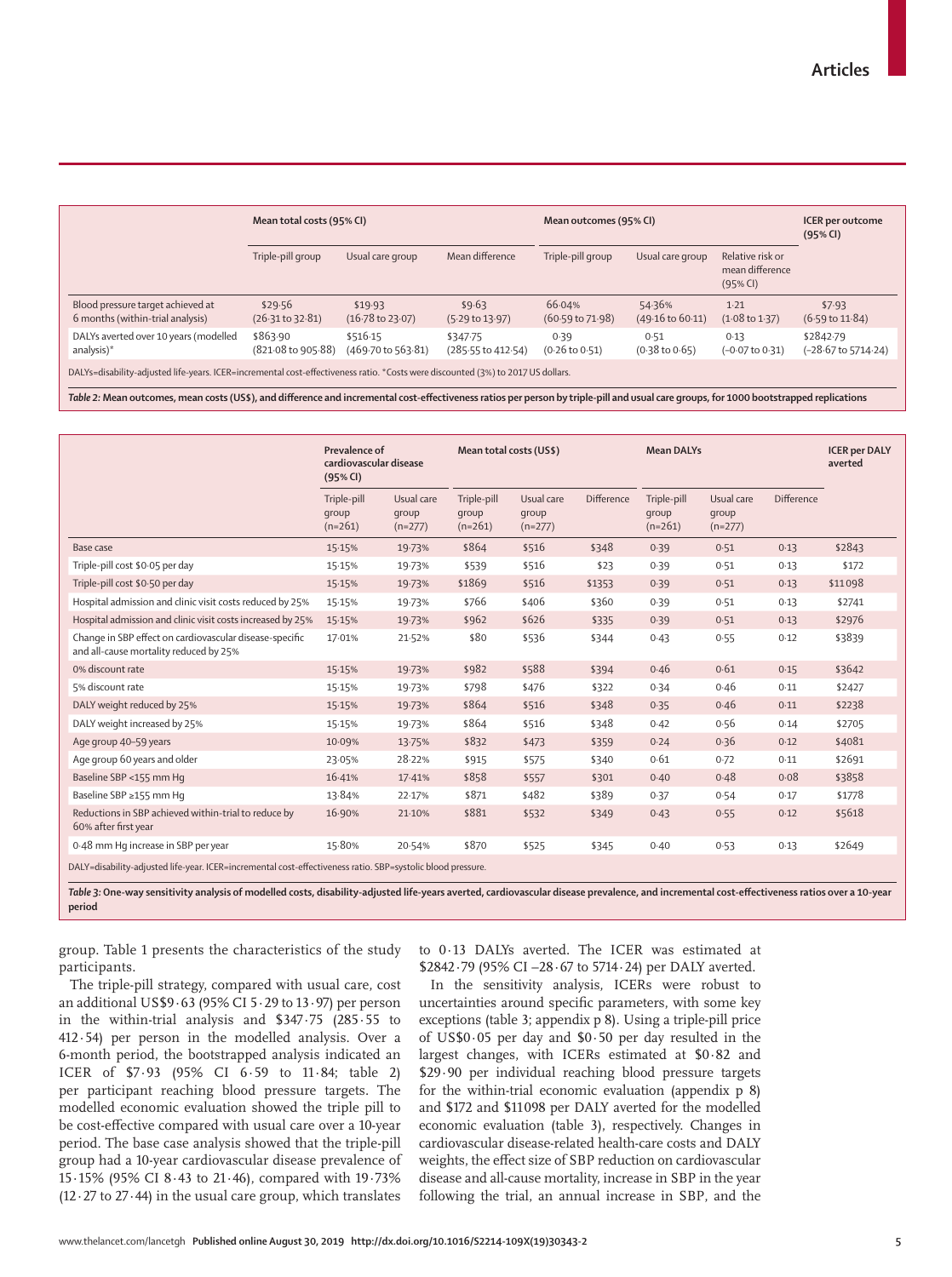

*Figure 2:* **Incremental cost-effectiveness plane of 1000 bootstrap replications assessing the additional cost per disability-adjusted life-year (DALY) averted, comparing the use of the triple pill versus usual care**



*Figure 3:* **Cost-effectiveness acceptability curve**

The probability that the triple-pill strategy is cost-effective compared with usual care for individuals with mild-to-moderate hypertension at different willingness to pay thresholds for each disability-adjusted life-year (DALY) averted.

discount rate resulted in small changes to the ICER, ranging from \$2238 to \$5618 per DALY averted (table 3).

The incremental cost-effectiveness plane (figure 2) and cost-effectiveness acceptability curve (figure 3) of the 1000 bootstrapped estimates of the modelled base case analysis showed that 80% of bootstrapped ICERs were cost-effective at a hypothetical threshold of \$6100 per DALY averted.

## **Discussion**

To our knowledge, this is the first economic evaluation of a low-dose, fixed-combination, triple-pill strategy compared with usual care for treatment of people with mild-to-moderate hypertension. Our within-trial analysis showed ICERs of US\$7·93 per participant reaching blood pressure targets and \$2842·79 per DALY averted. The modelled ICER suggests that the triple-pill strategy is cost-effective, with a high proportion of bootstrapped replications being cost-effective at increasing willingness to pay thresholds.

The deterministic sensitivity analysis indicated that the findings were robust to variations in all key parameters except the price of the triple pill. Sri Lanka does not currently have any triple-pill antihypertensive combinations on the market, and the price used for the base case analysis (US\$0·16 per day) was based on an Indian triple pill. At this price, the triple pill is cost-effective. Given that the cost of the individual components of the triple pill are around \$0·09 per day, this represents a 75% mark-up in price and is not an unreasonable assumption. The sensitivity analysis indicates that the triple pill remains cost-effective up to a cost of around US\$0·50 per day.

The major strength of the study is that data used to inform the economic evaluations were from a randomised controlled trial and supplemented with additional Sri Lankan population-specific information when required. Findings from this study support the results of a study<sup>12</sup> that showed that a standard-dose, fixedcombination, triple pill was cost-effective compared with its paired components, albeit in a high-income country, for individuals with moderate-to-severe hypertension. Our subgroup analyses for individuals with higher SBP (table 3) corroborate these findings, reaffirming that triple-pill therapy is cost-effective for individuals with a high cardiovascular disease risk.

Our findings are important because they demonstrate the cost-effectiveness of an antihypertensive triplepill strategy relative to usual care for primary prevention in a population with mild-to-moderate hypertension. In limited-resource settings such as Sri Lanka, where there are large and increasing gaps in treatment for cardiovascular disease, the study provides a strong economic case for scaling up this intervention as a means of addressing the population burden of cardiovascular disease. Sri Lankan policy makers can use this evidence alongside context-specific considerations around feasibility, implementation, and budget impact when making funding decisions.

We believe our results are conservative because of several assumptions made in the analyses. A key argument for the triple-pill strategy versus usual care is that one would expect an improvement of adherence and persistence to treatment, which translates to improved SBP control and ultimately reductions in cardiovascular disease. Evidence exists for improved adherence to combination therapy containing multiple different drug classes compared with usual care in patients with cardiovascular disease.<sup>27</sup> Additionally, large-scale administrative databases have shown improvements in adherence as well as clinical events specifically related to initiation of hypertension therapy with dual combinations.<sup>28</sup> However, there is insufficient literature as yet suggesting a similar effect for the triple pill to treat hypertension. Thus,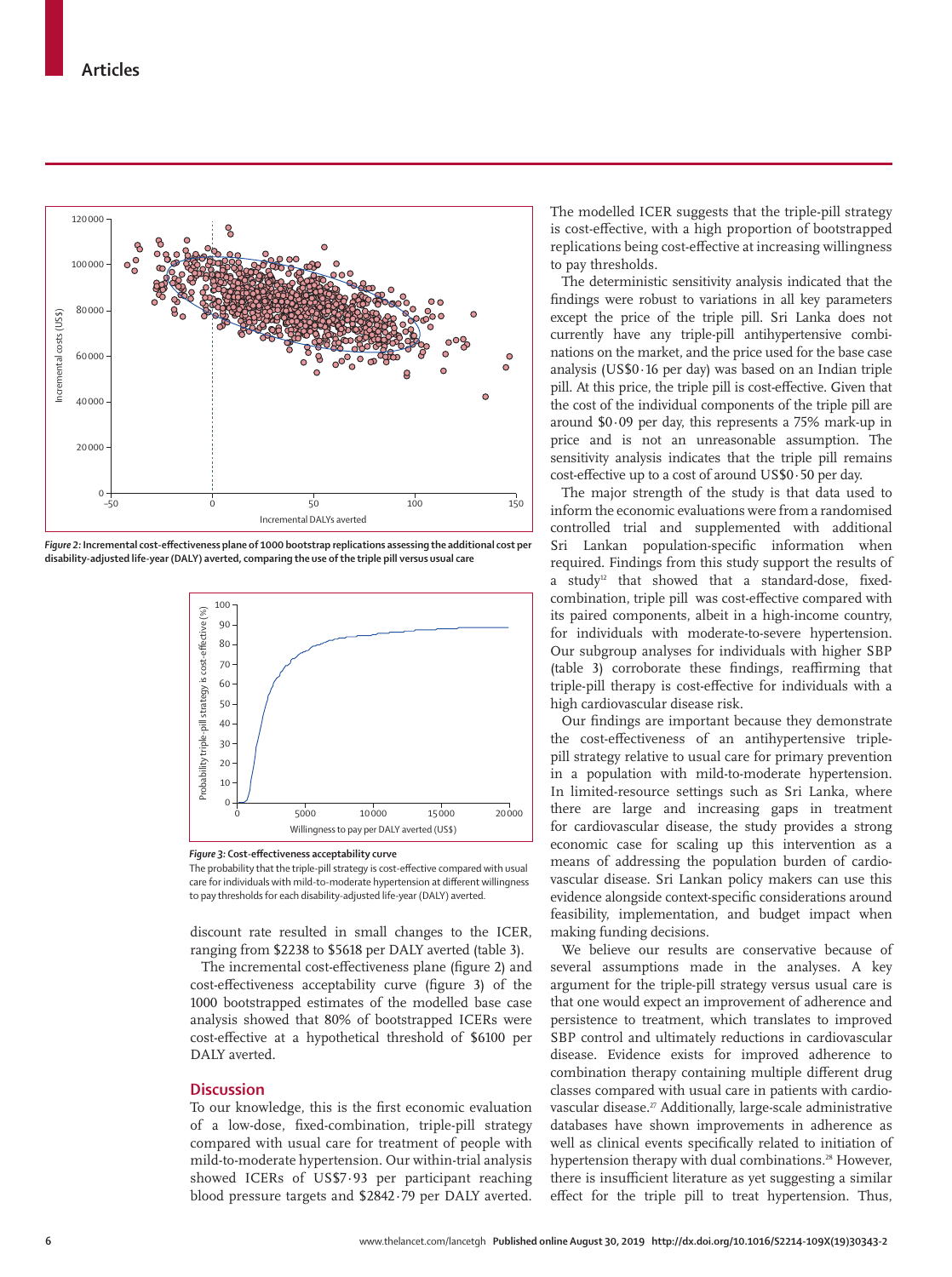we have conservatively assumed no changes in longterm medication adherence, based on findings from TRIUMPH's 6-month trial period.9 The model assumed individuals would incur up to one cardiovascular disease event over a 10-year period, an assumption that is not unreasonable given the relatively low risk in these individuals. Our results showed that the triple pill reduced the occurrence of a primary cardiovascular disease event, which would presumably lower the likelihood of recurrent cardiovascular disease events and subsequently reduce health-care costs. We have assumed costs associated with the triple pill to be substantially more than the sum of the three individual components, reflecting the expensive entry price as a branded formulation. As generic formulations enter the market, the costs of the triple pill will decrease over time<sup>29</sup> and subsequently become increasingly cost-effective, as can be seen in our sensitivity analyses.

There are some potential limitations to our study, which are due mainly to limitations of available data. We assumed the treatment effect of the trial to persist for 10 years, with a 30% reduction in treatment effect after the first year and then no subsequent change in following years. Other medication costs that are associated with cardiovascular disease risk management, such as lipid lowering therapy or escalation of antihypertensive treatment, were not included in the analysis, although one would not expect these costs to differ between treatment groups. We were unable to distinguish between different cardiovascular disease event types because of paucity of Sri Lankan data. The complexities surrounding changes in risk factors associated with cardiovascular disease risk over time meant that we restricted our analysis to a 10-year horizon. Although the main trial found no significant differences in the occurrence of serious adverse events between the triple-pill and usual care groups over a 6-month period, further research is required to observe serious adverse events over a longterm period. Finally, although we cannot rule out a potential Hawthorne effect within the TRIUMPH trial, we believe that it is unlikely to bias the reduction in SBP between groups. However, long-term effectiveness data from longitudinal large-scale administrative databases can be used to inform this future research question.

The TRIUMPH trial showed a strategy of initial or early use of a triple-pill combination to be effective compared with usual care in Sri Lanka and, in the long term, a highly cost-effective first-line strategy to lower cardiovascular disease risk in people with mild-tomoderate hypertension. The solid economic case for scaling up this intervention to a population level can be further strengthened with economies of scale and future reductions in the price of such medicines.

#### **Contributors**

AS and HAdS provided guidance on sources for cost data. All authors critically revised the manuscript for important intellectual content.

## **Declaration of interests**

RG is a minority shareholder in three Indian multinational pharmaceutical companies (Ajanta Pharma, Divis Laboratories, and NATCO Pharma). RW and AP reported receiving a salary from George Health Enterprises, which is the social enterprise arm of the George Institute for Global Health. George Health Enterprises has received investment funds to develop fixed-dose combination products containing aspirin, statin, and blood pressure lowering drugs and has submitted a patent for the treatment of hypertension. AR is listed as an inventor on this patent; however, he does not have a financial interest in it.

### **Acknowledgments**

This study was funded by grants (APP1041052 and APP1052555) from the Australian National Health and Medical Research Council (NHMRC) Global Alliance for Chronic Disease. TL is currently supported by a NHMRC Early Career Fellowship (APP1141392) and National Heart Foundation Postdoctoral Fellowship (award ID 101956). SJ is supported by an NHMRC Principal Research Fellowship (APP1119443). RW is supported by a NHMRC Early Career Fellowship (APP1125044). PKM is a UK Wellcome Trust/DBT India Alliance intermediate career fellow. RG is currently supported by a Marie Sklodowska-Curie Actions Research Fellowship (EU H2020 grant agreement ID 754432). AR is supported by a NHMRC principal research fellowship (APP1066280). AP is supported by a NHMRC Principal Research Fellowship (APP1136898). ST is supported by the UK National Institute for Health Research Biomedical Research Centre at Imperial College Healthcare NHS Trust and Imperial College London (London UK). TL-L is supported by an NHMRC Early Career (Sidney Sax) Fellowship (APP1110230). We thank Peter Ueda for providing the Stata code and data for the Globorisk equations. We acknowledge the TRIUMPH study group members: Keshinie Samarasekara, Chiranthi Kongala Liyanage, Verni Sopan,Wasantha Kumara, Hansika Pathirana, Lumbini Perera, Manisha Somasiri, Aruna Wijesinghe, Jayamini Jayantha, Sonali Liyanagamage, Muditha de Silva, Chandika Jayawardena, Dilini Karunarathna, Mitrakrishnan Rayno Navinan, Zumra Shukri, Charitha Herath, Nadeeja Seneviratne, Amila Isurangana, Zulaiha Liyakath, Thamal Dasitha, Gerald Rajakulenthiran, Aaisha Azam, Chandika Jayawardena, Manori Jayawardena, Vinodhan Sunderalingam, Milinda Withana, Anushiya Annaraja, Keshini Soza, Dulani Dasanayake, Keshini Soza, Dhanushka de Silva, and Shakoor Niyasdeen (National Hospital, Colombo, Sri Lanka); Uthpala Chandradeva, Safiya Fathima, and Aruna Jayawardana (Colombo South Teaching Hospital, Colombo, Sri Lanka); Ranasinghe Chathurika, Manik de Mel, Tharini Mendis, Saumya Withanage, Kandula Pieris, Manik de Mel, Gayathri Fernando, Chamila Mettanda, Saumya Withanage, and Kandula Pieris (Colombo North Teaching Hospital, Colombo, Sri Lanka); Eshani de Silva and Imali Wijerathna (Sri Jayawardenapura General Hospital); Jeevaraj Thanushanthan, Devaki Dharmawardena, Shehan Gnanapragasam, Shalomi Weerawardena, Matheesha Suduwelikandage, Ingrid de Silva, SachiniWathsala, Ruchiranga Ekanayaka, Anuradha Dahanayaka, Vindhya Fernando, Lakmal Jayaweera, and Namal Wijesinghe (RemediumOne, Colombo, Sri Lanka); and Murali Dhakshinamurthy, Ullas Arabhavi, Harish Sankarankutty, Mohammed Muddaseer, Sarath Gudivada, Aditi Moitra, Ayesha Tazeen, Karuna Acharya, Prakash Velappan, Ambika Yoganathan, Vipin Jose, MPharm (George Clinical, Bangalore, India).

#### **References**

- Kearney PM, Whelton M, Reynolds K, Muntner P, Whelton PK, He J. Global burden of hypertension: analysis of worldwide data. *Lancet* 2005; **365:** 217–23.
- 2 Sarki AM, Nduka CU, Stranges S, Kandala NB, Uthman OA. Prevalence of hypertension in low- and middle-income countries: a systematic review and meta-analysis. *Medicine* 2015; **94:** e1959.
	- Ferrari P. Reasons for therapeutic inertia when managing hypertension in clinical practice in non-Western countries. *J Hum Hypertens* 2009; **23:** 151–59.

TL did the modelled analysis and drafted the manuscript. SS prepared the data and did the within-trial analysis. TL, TL-L, and SJ conceived the study. AP, AR, SJ, RW, and TL-L provided guidance on the analyses.